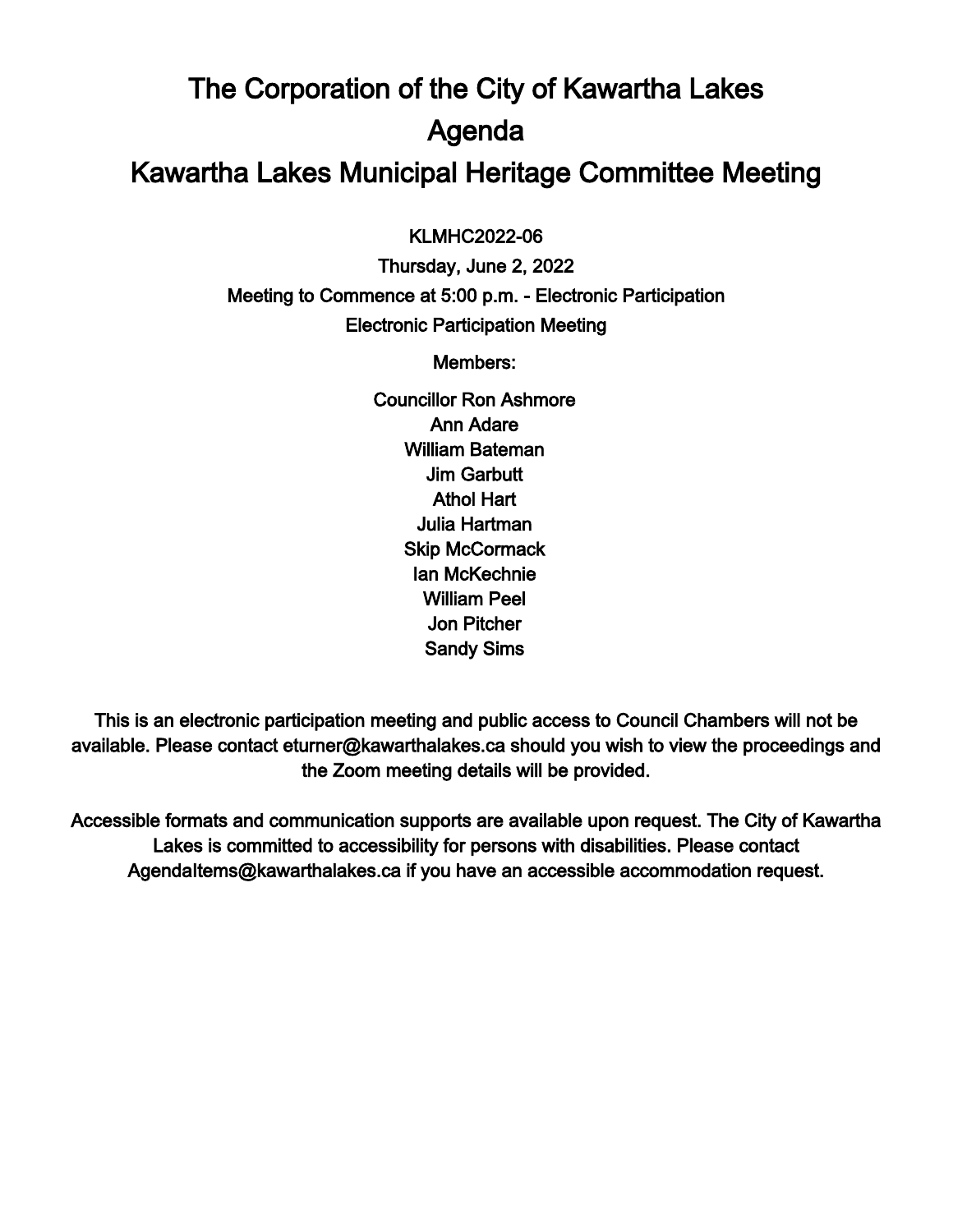| 1.     | <b>Call to Order</b>                                            |
|--------|-----------------------------------------------------------------|
| 2.     | <b>Administrative Business</b>                                  |
| 2.1.   | Adoption of Agenda                                              |
| 2.2.   | Declaration of Pecuniary Interest                               |
| 2.3.   | <b>Adoption of Minutes</b>                                      |
| 2.3.1. | Minutes of the May 5, 2022 Municipal Heritage Committee Meeting |
| 3.     | <b>Presentations and Deputations</b>                            |
| 3.1.   | Alteration Application - 50 Oak Street, Fenelon Falls           |
|        | A. Yurick, Facility Project Delivery Coordinator                |
| 3.1.1. | <b>KLMHC2022-026</b>                                            |
|        | Alteration Application - 50 Oak Street, Fenelon Falls           |
| 3.2.   | <b>Building and Property Update</b>                             |
|        | J. Gill, Supervisor, Capital Projects Delivery                  |
| 3.2.1. | <b>KLMHC2022-040</b>                                            |
|        | <b>Building and Property Update</b>                             |
| 3.3.   | <b>Cultural Centre Feasibility Study Presentation</b>           |
|        | D. Goodwin, Economic Development Officer - Heritage Planning    |
| 3.3.1. | KLMHC2022-043                                                   |
|        | <b>Cultural Centre Feasibility Study Presentation</b>           |
|        |                                                                 |

## 4. Reports

4.1. KLMHC2022-039

Heritage Planning Update